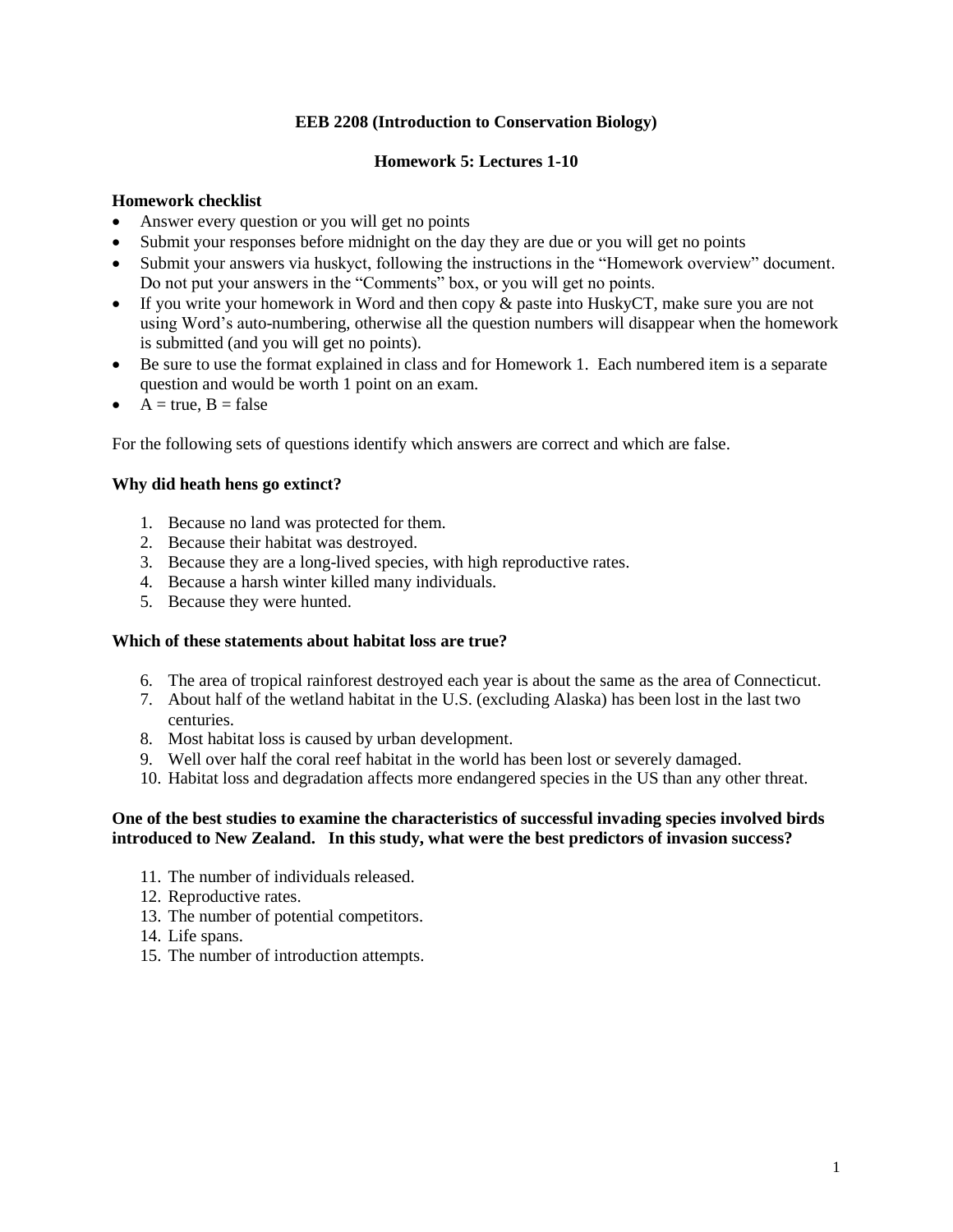#### **Which of the following statements correctly link a species with the factors that threaten it?**

- 16. Sea turtles are threatened because they are poor dispersers.
- 17. Red-cockaded woodpeckers are threatened because they require specific habitat conditions that are rare.
- 18. Large blue butterflies are threatened because they are extreme habitat specialists.
- 19. Flattened musk turtles are threatened because they hybridize with other turtle species.
- 20. Vultures are threatened by overuse of painkillers in farming.

### **Which of the following statements about over-harvest are true?**

- 21. Species with high reproductive rates are most vulnerable to over-harvest.
- 22. Over-harvest tends to affect endangered US plants more than animals.
- 23. Bush-meat is exported from Africa for profit.
- 24. Many marine species are threatened by over-harvest even though they have no commercial value.
- 25. The annual harvest of millions of mourning doves is sustainable.

### **Which of these statements about the following figure are accurate (note, parts B and C are not included and are not relevant)?**





- 26. The data in the figure show that smaller patches have fewer species.
- 27. As time goes by species, evenness declines.
- 28. Large habitat patches have more species than smaller habitat patches.
- 29. The more isolated a patch is the fewer species it has.
- 30. The rate of extinction is higher for large patches.